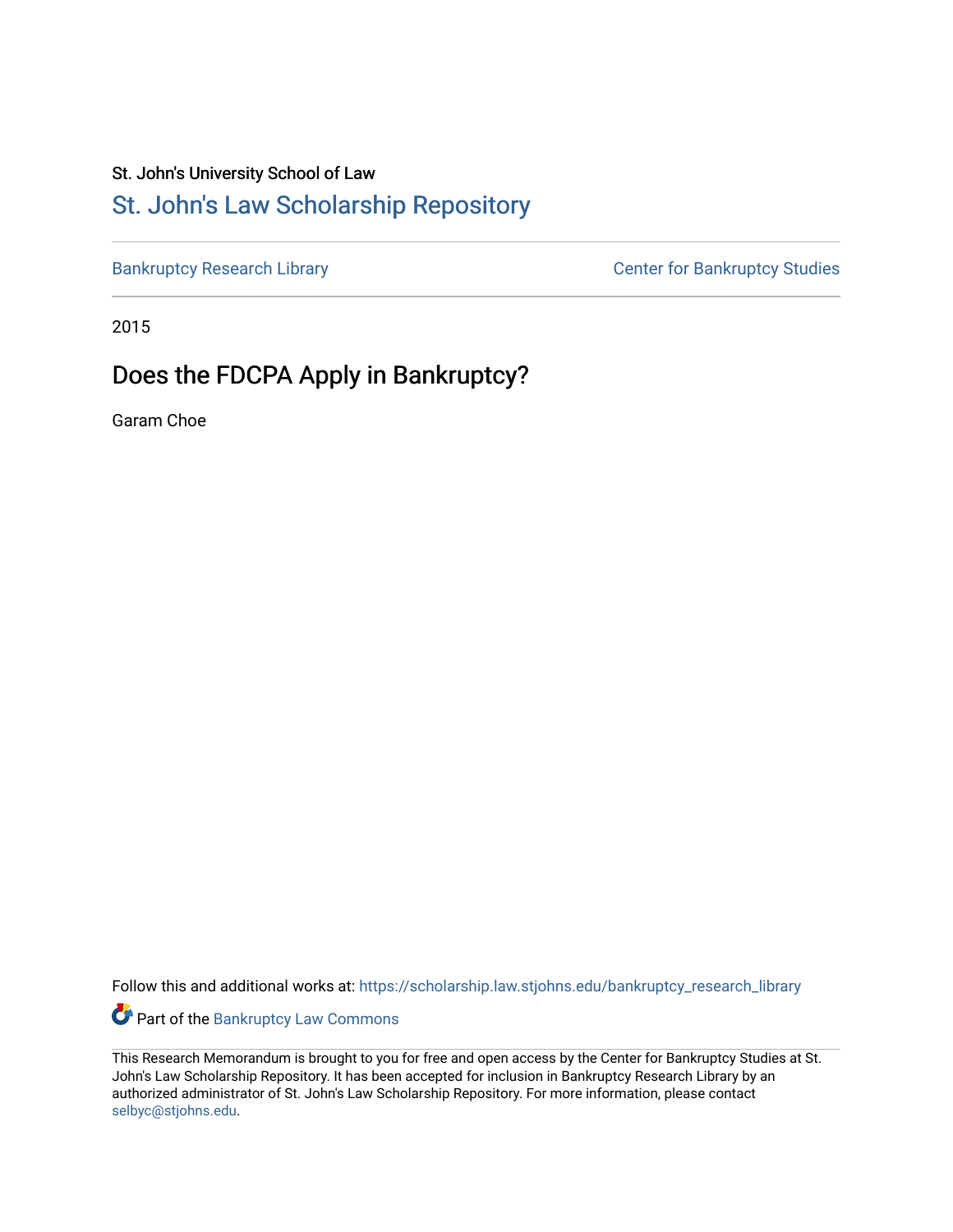## Does the FDCPA Apply in Bankruptcy?

2015 **Volume VII No. 6** 

## Does the FDCPA Apply in Bankruptcy?

#### Garam Choe, J.D. Candidate 2016

Cite as: Does the FDCPA Apply in Bankruptcy?, 7 ST. JOHN'S BANKR. RESEARCH LIBR. NO. 6  $(2015).$ 

# **Introduction**

I. IOHN'S

**SCHOOL OF LAW** 

In 1977, Congress enacted the Fair Debt Collection Practices Act ("FDCPA") to remedy rampant abusive debt collection practices by debt collectors. A year later, the Bankruptcy Code was enacted under Title 11 of the United States Code. Conflicts arise as to whether which law applies when debt collectors use abusive debt collection practices while seeking to recover from a debtor in a bankruptcy case. Circuit courts are split as to whether the Bankruptcy Code displaces the FDCPA in the bankruptcy context. Some circuit courts have concluded that the Bankruptcy Code displaces the FDCPA in the bankruptcy context. Alternatively, some circuit courts have held that the Bankruptcy Code does not preempt the FDCPA and debt collectors may be liable under the FDCPA in bankruptcy cases.

This Article will discuss the purpose of the FDCPA and what constitutes a violation of the FDCPA. Following a discussion of the FDCPA, it will discuss how the circuit courts deal with the FDCPA in bankruptcy cases. Lastly, this article will discuss the implications in the circuits holding that the Bankruptcy Code does not displace the FDCPA in bankruptcy contexts.

## I. The Fair Debt Collection Practices Act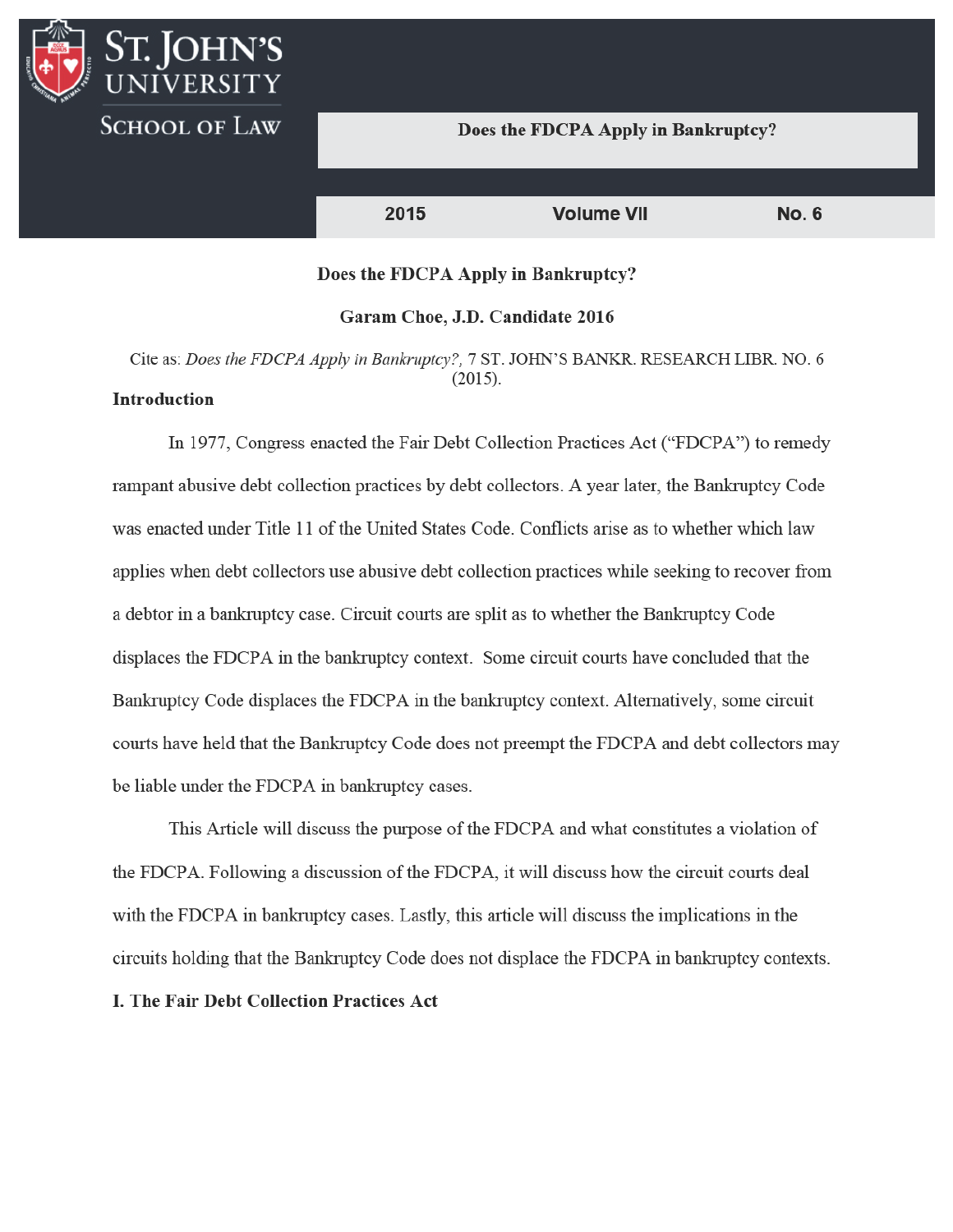Congress enacted the FDCPA after finding "abundant evidence of the use of abusive, deceptive, and unfair debt collection practices by many debt collectors." Congress, in enacting the FDCPA, sought to "eliminate abusive debt collection practices by debt collectors, to insure that those debt collectors who refrain from using abusive debt collection practices are not competitively disadvantaged, and to promote consistent State action to protect consumers against debt collection abuses."<sup>2</sup>

 Under the FDCPA, communications from debt collectors to debtors are analyzed under the "least sophisticated consumer" standard rather than a "reasonable consumer" standard.<sup>3</sup> The "least sophisticated consumer" standard looks to whether the least sophisticated consumer would be misled by the debt collectors' "false, deceptive, or misleading actions."<sup>4</sup> The "least sophisticated consumer" standard is still an objective test, and the test evaluates whether "there is a reasonable likelihood that an unsophisticated consumer who is willing to consider carefully the contents of a communication might yet be misled by them."<sup>5</sup>

Among other things, the FDCPA prohibits a debt collector from:

- contacting consumer known to be represented by an attorney<sup>6</sup>;
- communicating with consumers after receiving written notice wishing no further communication<sup>7</sup>;
- misrepresenting the character, amount, or the status of a debt<sup>8</sup>;
- engaging "in any conduct the natural consequence of which is to harass, oppress, or abuse any person in connection with the collection of a debt<sup> $29$ </sup>;
- misrepresenting that the debt collector is an attorney or law enforcement officer<sup>10</sup>;
- using an obscene or profane language to a debtor  $\frac{11}{1}$ ; and

 $\overline{a}$ 

 $1$  15 U.S.C. § 1692(a).

 $^{2}$  15 U.S.C.  $\frac{8}{9}$  1692(e).<br> $^{3}$  Lesher v. Law Offices Of Mitchell N. Kav. PC, 650 F.3d 993 (3d Cir. 2011).

<sup>&</sup>lt;sup>4</sup> See Wallace v. Washington Mut. Bank, F.A., 683 F.3d 323, 325 (6th Cir. 2012).<br>
<sup>5</sup> Grden v. Leikin Ingber & Winters PC, 643 F.3d 169, 172 (6th Cir. 2011).<br>
<sup>6</sup> See 15 U.S.C. § 1692c(a)(2)<br>
<sup>7</sup> See 15 U.S.C. § 1692c(c)

<sup>10</sup> *See* 15 U.S.C. § 1692d(1); 15 U.S.C. § 1692d(3) <sup>11</sup> *See* 15 U.S.C. § 1692d(2)

American Bankruptcy Institute Law Review | St. John's School of Law, 8000 Utopia Parkway, Queens, NY 11439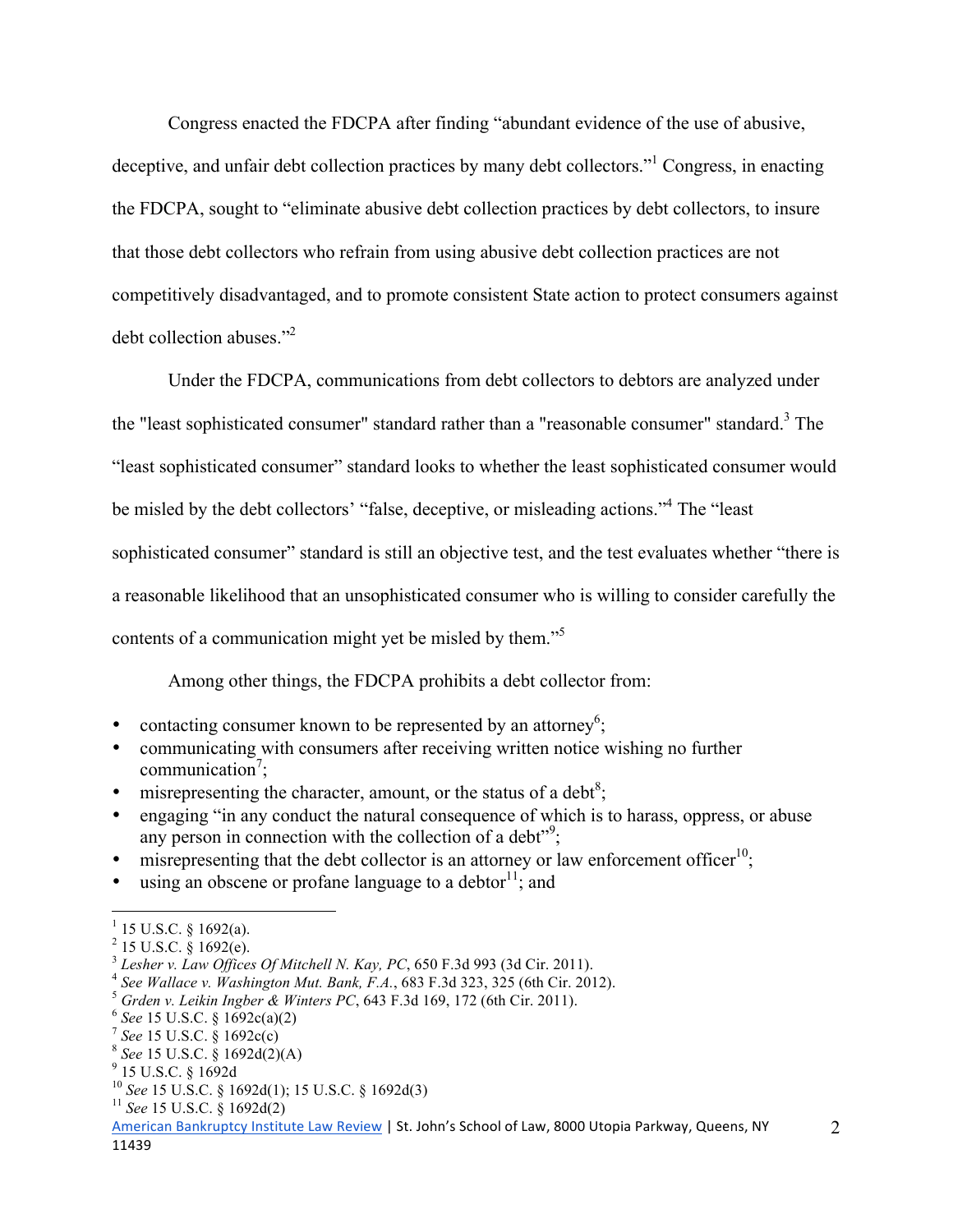• reporting false information on a consumer's credit report or threatening to do so in the process of collection. $^{12}$ 

If debt collectors violate the FDCPA, the Federal Trade Commission is authorized to bring an enforcement action.13 Additionally, Congress provided consumer debtors with a private right of action, rendering "debt collectors who violate the [FDCPA] liable for actual damages, statutory damages up to \$1,000, and reasonable attorney's fees and costs."<sup>14</sup>

# **II. Whether the Bankruptcy Code Displaces the FDCPA**

 Circuit courts are split as to whether the Bankruptcy Code displaces the FDCPA in the bankruptcy context.<sup>15</sup> Some Circuits have concluded that the Bankruptcy Code displaces the FDCPA in the bankruptcy context.<sup>16</sup> Alternatively, other circuits have held that the Bankruptcy Code does not preempt the FDCPA.<sup>17</sup> Recently, the Eleventh Circuit in *Crawford v. LVNV Funding, LLC* held that the creditor violated the FDCPA by filing a proof of claim to collect an unenforceable debt without answering whether the Bankruptcy Code "preempts" the FDCPA.<sup>18</sup>

# **A. A View that the Bankruptcy Code Preempts the FDCPA in Bankruptcy Cases**

 The Second and Ninth Circuits held that the Bankruptcy Code preempts the FDCPA in the bankruptcy context.<sup>19</sup> The reasoning behind this view is that the FDCPA is not needed to protect debtors who are already under the protection of the bankruptcy court, and there is no need to supplement the remedies afforded by bankruptcy itself. $^{20}$ 

**i. Second Circuit** *- Simmons v. Roundup Funding, LLC* 

 $12$  See 15 U.S.C. § 1692e(8)

<sup>&</sup>lt;sup>13</sup> See 15 U.S.C. § 16921<br><sup>14</sup> See 15 U.S.C. § 1692k.<br><sup>14</sup> See 15 U.S.C. § 1692k.<br><sup>15</sup> See Crawford v. LVNV Funding, LLC, 758 F.3d 1254, 1257 (11th Cir. 2014).<br><sup>16</sup> See Simmons v. Roundup Funding, LLC, 622 F.3d 93, 96 (2 F.3d 502, 510 (9th Cir.2002).

<sup>17</sup> *See Simon v. FIA Card Ser., N.A.*, 732 F.3d 259, 271-74 (3d Cir.2013); *Randolph v. IMBS, Inc.*, 368 F.3d 726,

<sup>&</sup>lt;sup>18</sup> See generally Crawford, 758 F.3d 1254.<br><sup>19</sup> See Simmons, 622 F.3d at 96; *Walls*, 276 F.3d at 510.<br><sup>20</sup> See Simmons, 622 F.3d at 96; *Walls*, 276 F.3d at 510.

American Bankruptcy Institute Law Review | St. John's School of Law, 8000 Utopia Parkway, Queens, NY 11439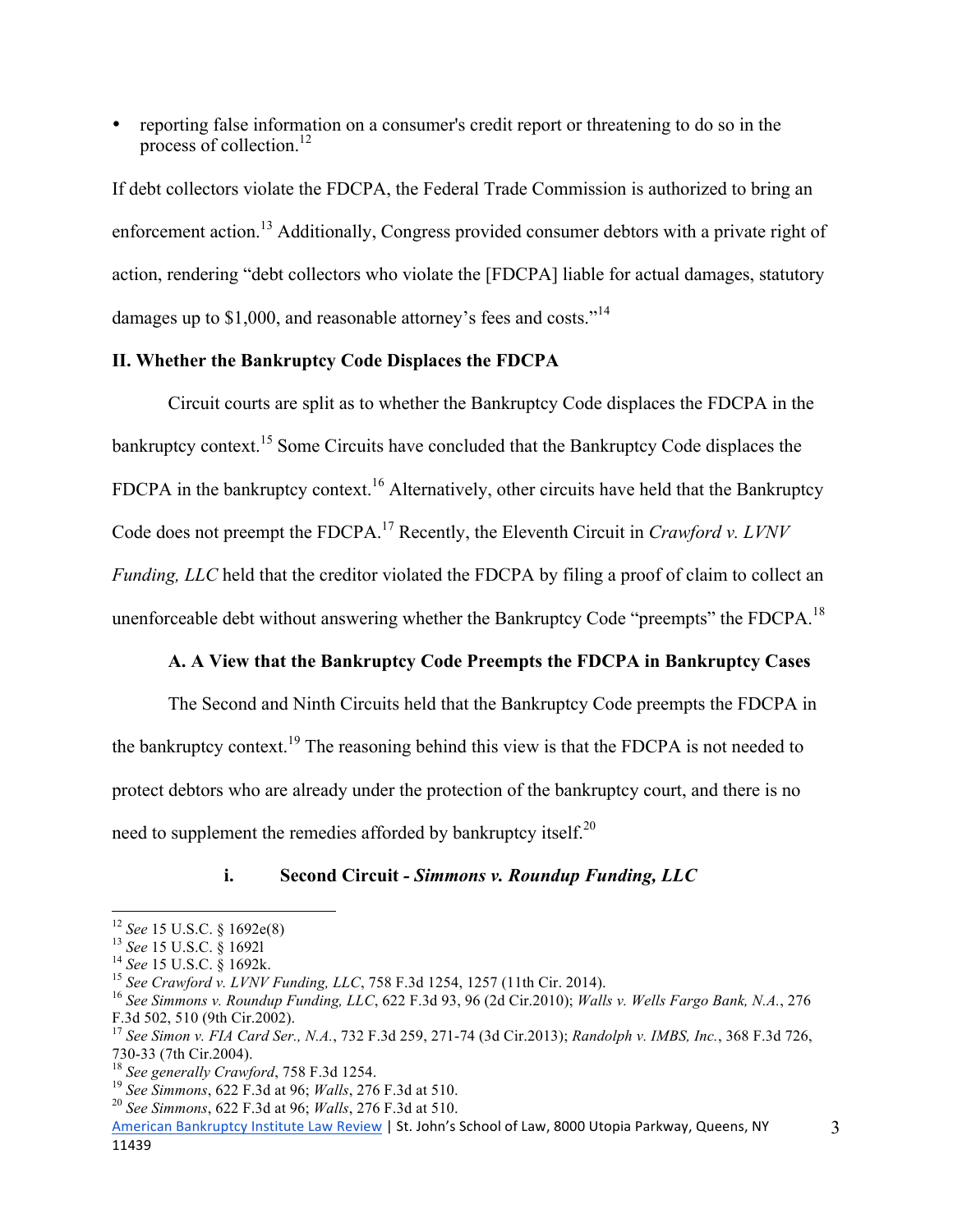The Second Circuit opines that the bankruptcy process is already highly regulated and court controlled, and therefore, debtors in bankruptcy cases do not need protection from abusive collection methods covered under the FDCPA.21 In *Simmons v. Roundup Funding, LLC*, a creditor in the debtors' bankruptcy case filed a proof of claim.<sup>22</sup> The debtors objected to the proof of claim.<sup>23</sup> After a hearing, the bankruptcy court reduced the claim to a lower amount.<sup>24</sup>

Subsequently, the debtors commenced a putative class action against the creditor and its counsel, alleging that the creditor and its counsel violated the FDCPA by misrepresenting the amount of the debt when the creditor filed its proof of claim.<sup>25</sup> The creditor and its counsel then moved to dismiss, arguing that an inflated proof of claim in bankruptcy court cannot form the basis for an FDCPA action.<sup>26</sup> The district court agreed with the creditor and its counsel and dismissed the action.<sup>27</sup> The debtors appealed.<sup>28</sup>

 In affirming the dismissal, the Second Circuit reasoned that the FDCPA was "designed to protect against the abusive debt collection practices likely to disrupt a debtor's life."29 The Second Circuit noted that the purpose of the FDCPA is to "protect unsophisticated consumers from unscrupulous debt collectors."30 The Second Circuit, however, found that, in bankruptcy cases, "debtors do not need protection from abusive collection methods that are covered under the FDCPA because the claims process is highly regulated and court controlled."<sup>31</sup> The Second Circuit further opined that the correct course of action for the debtors would be to seek remedies

<sup>&</sup>lt;sup>21</sup> See generally Simmons, 622 F.3d 93.

<sup>&</sup>lt;sup>21</sup> See generally Simmons, 622 F.3d 93.<br><sup>22</sup> See id. at 94-95.<br><sup>23</sup> See id. at 95.<br><sup>24</sup> See id.<br><sup>25</sup> See id.<br><sup>25</sup> See id.<br><sup>27</sup> See id.<br><sup>29</sup> See id. at 96 (quoting Mace v. Van Ru Credit Corp., 109 F.3d 338, 343 (7th Cir. 1

American Bankruptcy Institute Law Review | St. John's School of Law, 8000 Utopia Parkway, Queens, NY 11439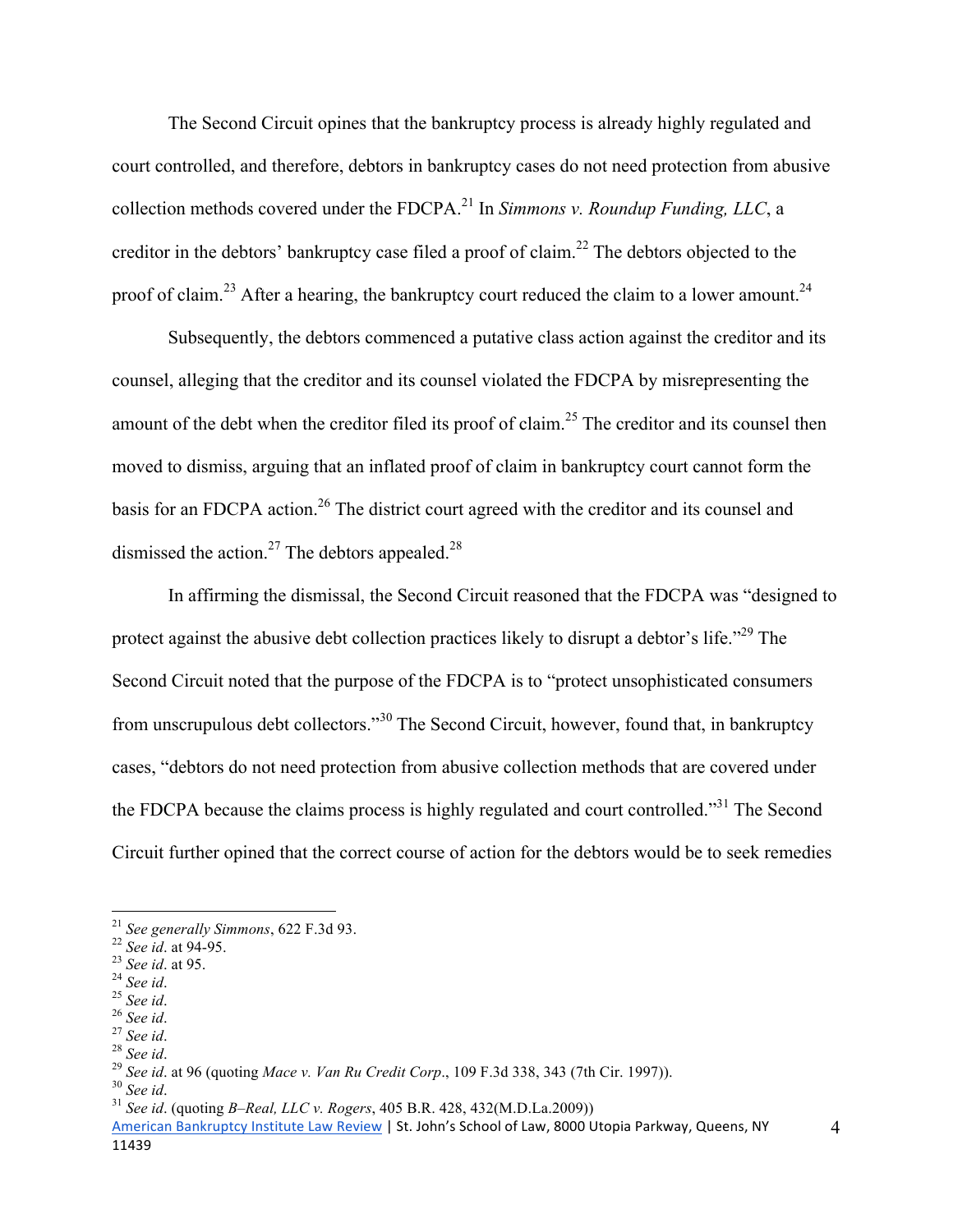that bankruptcy process provides, such as revocation of fraudulent proofs of claim and the court's contempt power.<sup>32</sup> Accordingly, the Second Circuit concluded that, because the bankruptcy court already protected the debtors, there was no need to supplement the remedies the bankruptcy process provided with those provided by the FDCPA.<sup>33</sup>

# **ii. Ninth Circuit** *- Walls v. Wells Fargo Bank, N.A.*

Similar to the Second Circuit, the Ninth Circuit held that the Bankruptcy Code preempts the FDCPA in the bankruptcy context.<sup>34</sup> For example, in *Walls v. Wells Fargo Bank*, *N.A.*<sup>35</sup>, the debtor continued to make mortgage payments to her bank on her home to keep the house under a "ride-through".<sup>36</sup>

Under a "ride-through" arrangement under *Walls*, the bank retained its lien on the home and could foreclose if the debtor did not make payments.<sup>37</sup> When the debtor failed to make payments, the bank foreclosed on the house.<sup>38</sup> Following the foreclosure, the debtor sued the bank in federal district court, alleging that the bank did not obtain an agreement reaffirming its debt under section 524 $(c)$  after she filed for bankruptcy, and that her debts were discharged.<sup>39</sup> The debtor claimed that the bank continued to solicit and collect monthly payments, which she made before the discharge but after the automatic stay and after the discharge.<sup>40</sup> The debtor

<sup>&</sup>lt;sup>32</sup> See id. (citing Baldwin v. McCalla, No. 98–C–4280, 1999 WL 284788, at \*4 (N.D.III. Apr. 19, 1999).

<sup>&</sup>lt;sup>33</sup> See id.<br><sup>34</sup> See Walls, 276 F.3d at 510.<br><sup>35</sup> 276 F.3d 502, 510 (9th Cir.2002).<br><sup>36</sup> Under a "ride-through" arrangement, Debtors are allowed to avoid making a statutory election whether to redeem the property or reaffirm the debt pursuant to section 524(c), which results in banks retaining their lien on the property and could foreclose in the event that debtors fail to make payments. *See In re Parker*, 139 F.3d 668, 672– 73 (9th Cir.1998). Debtors can retain the automobile as long as he continues to make the monthly payments, even though any deficiency debt is discharged. *See id. See also Walls*, 276 F.3d at 510.<br><sup>37</sup> *See Walls*, 276 F.3d at 510.<br><sup>38</sup> *See id.*<br><sup>40</sup> *See id.* 

American Bankruptcy Institute Law Review | St. John's School of Law, 8000 Utopia Parkway, Queens, NY 11439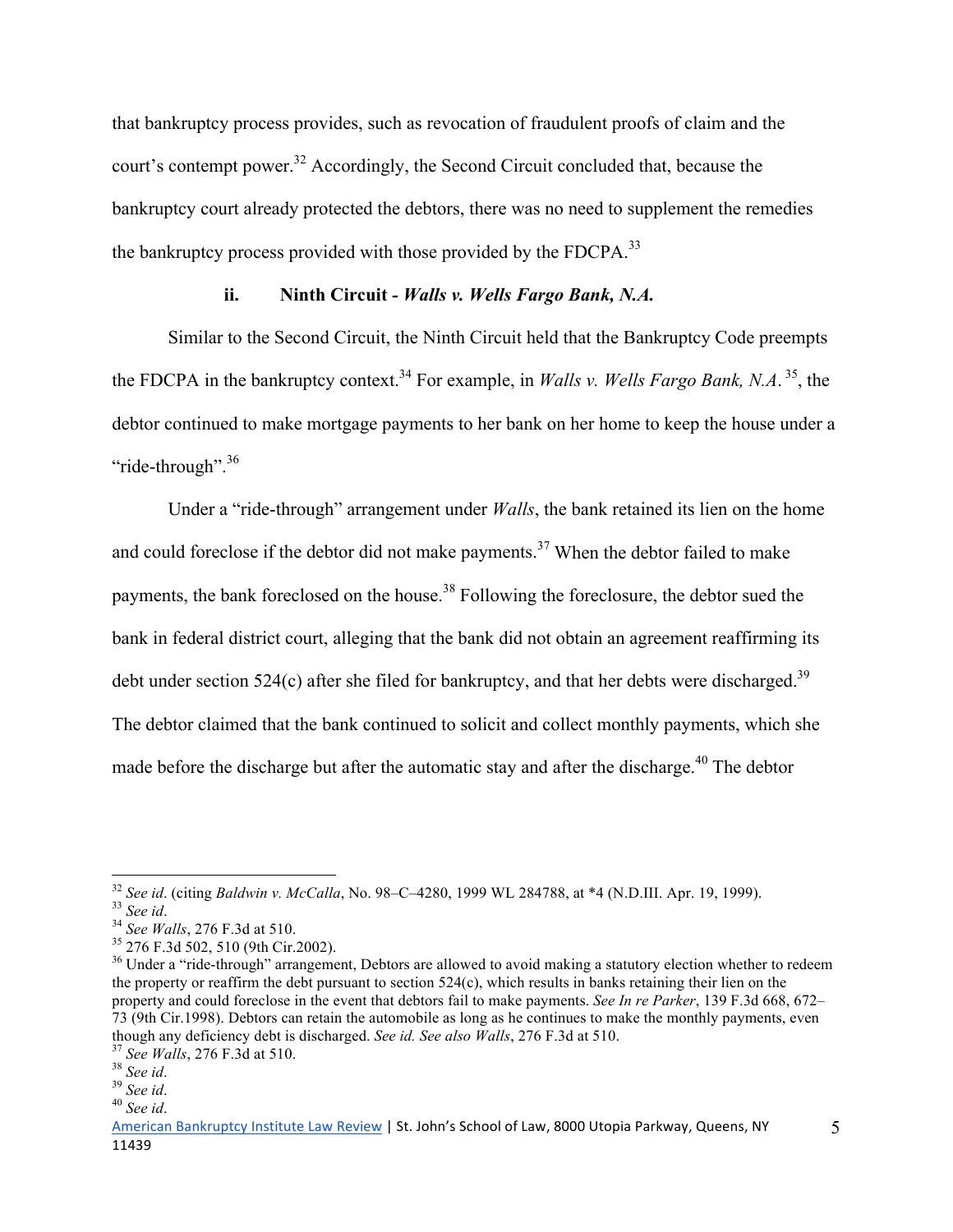contended that this activity violated the FDCPA § 1692f because it was an unfair and unconscionable means of collecting a debt under the  $FDCPA<sub>1</sub><sup>41</sup>$ 

The district court referred the debtor's claims for willful violation of the automatic stay and for contempt on account of the alleged violation of the automatic stay and the discharge injunction to the bankruptcy court.<sup>42</sup> The district court, however, dismissed the remaining claims including FDCPA claims.<sup>43</sup> The debtor appealed the district court's decision.<sup>44</sup>

The Ninth Circuit rejected the debtor's argument that the Bankruptcy Code does not preclude a simultaneous claim under the FDCPA.<sup>45</sup> The Ninth Circuit held that the debtors' remedy for creditor's alleged violations of the discharge injunction remained under the Bankruptcy Code, and she could not pursue a simultaneous claim under the FDCPA.<sup>46</sup> The Ninth Circuit reasoned that, "[w]hile the purpose of the FDCPA is to avoid bankruptcy, if bankruptcy nevertheless occurs, the debtor's protection and remedy remain under the Bankruptcy Code."<sup>47</sup>

### **B. A View that the FDCPA Still has a Role in Bankruptcy Cases**

 Contrary to the Second and Ninth Circuits, the Third and Seventh Circuits held that the Bankruptcy Code does not preempt the FDCPA in bankruptcy cases.<sup>48</sup> These circuits reason that one federal statute does not preempt another when they address same subject in different ways.<sup>49</sup> Rather, these circuits hold that a federal statute implicitly repeals another when there is "an

 $\overline{a}$ 

<sup>41</sup> See id.<br>
<sup>42</sup> See id.<br>
<sup>43</sup> See id.<br>
<sup>44</sup> See id.<br>
<sup>45</sup> See id.<br>
<sup>45</sup> See id.<br>
<sup>45</sup> See id.<br>
<sup>45</sup> See id.<br>
<sup>47</sup> See id.<br>
<sup>47</sup> See id.<br>
<sup>48</sup> See id.<br>
<sup>48</sup> See Simon, 732 F.3d at 271-74; *Randolph*, 368 F.3d at 730-33.

American Bankruptcy Institute Law Review | St. John's School of Law, 8000 Utopia Parkway, Queens, NY 11439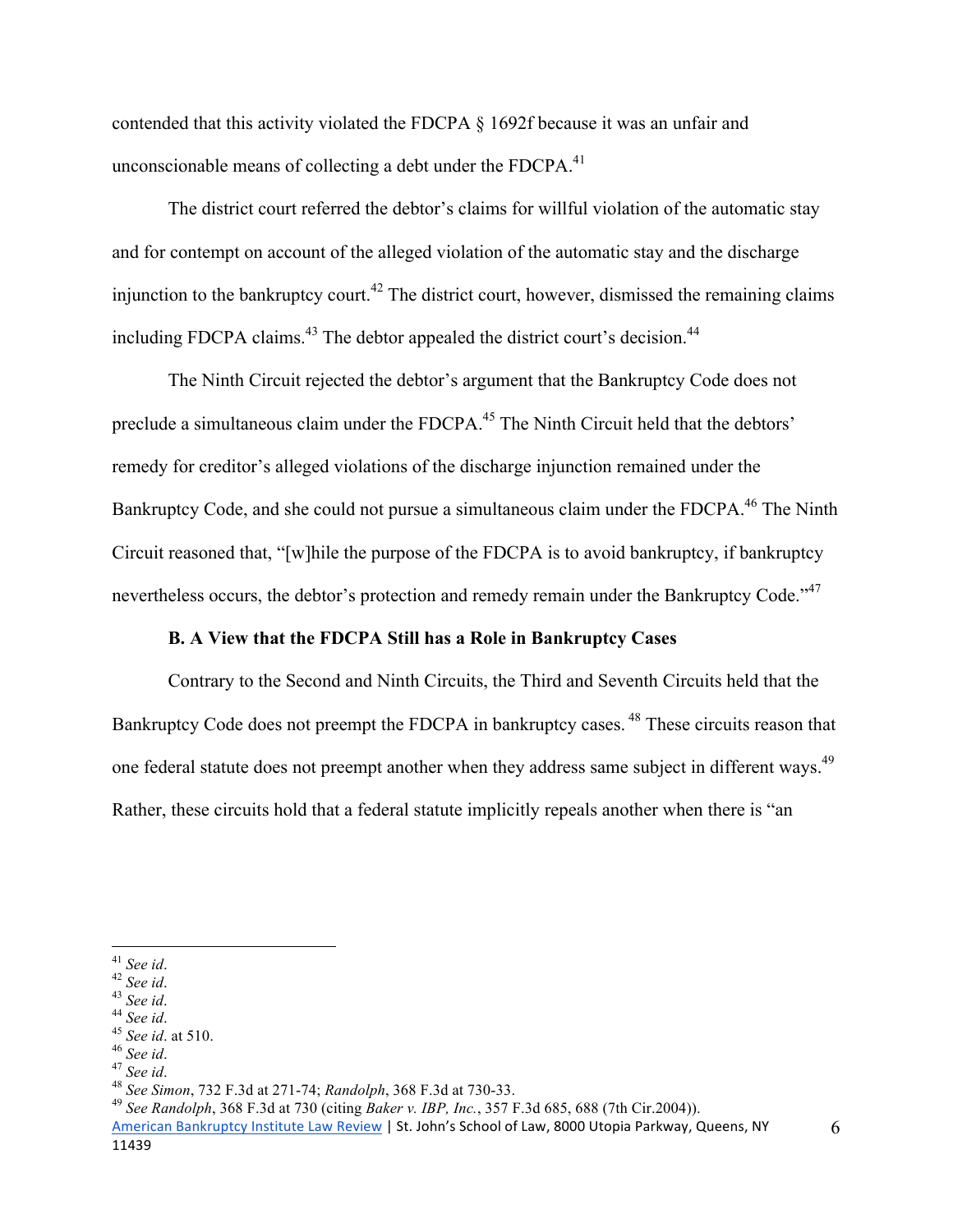irreconcilable conflict between the statutes or a clearly expressed legislative decision that one replace[s] the other."<sup>50</sup>

# **i. Third Circuit** *- Simon v. FIA Card Ser., N.A.*

The Third Circuit opines that the FDCPA and the Bankruptcy Code can simultaneously apply, as long as the rules do not directly conflict with each other.<sup>51</sup> In *Simon*, the creditor, a credit card company, and its counsel sent a letter notifying the debtor that the creditor was considering filing an adversary proceeding to challenge the dischargeability of the credit-card debt.<sup>52</sup> The letter offered to forego the adversary proceeding if the debtors stipulated that the credit-card debt was nondischargeable or agreed to settle the debt.<sup>53</sup>

The debtors filed an adversary proceeding alleging that the creditor and its counsel violated the FDCPA § 1692e by sending a letter and notice requesting an examination under Federal Rule of Bankruptcy Procedure 2004 and offering to settle a debt during a pending bankruptcy case.<sup>54</sup> The bankruptcy court ruled that it lacked the subject-matter jurisdiction over the FDCPA claims and dismissed them without prejudice.<sup>55</sup> Following the dismissal, the debtors sued the creditor and its counsel in the federal district court, alleging the same FDCPA violations.56 The district court dismissed the FDCPA suit with prejudice, reasoning that the FDCPA claims were precluded by the Bankruptcy Code, and that the complaint did not allege sufficient factual allegations to state a claim under the  $FDCPA$ <sup>57</sup>. The debtors appealed.<sup>58</sup>

<u>.</u>

<sup>&</sup>lt;sup>50</sup> See id. (finding that there is no irreconcilable conflict between the FDCPA prohibitions and the Bankruptcy Code's discharge injunction and automatic stay provisions).

<sup>51</sup> *See Simon*, 732 F.3d at 274-78. <sup>52</sup> *See id.* <sup>53</sup> *See id.* <sup>54</sup> *See id.* at 263. <sup>55</sup> *See id.* <sup>56</sup> *See id.* <sup>57</sup> *See id.* <sup>58</sup> *See id.*

American Bankruptcy Institute Law Review | St. John's School of Law, 8000 Utopia Parkway, Queens, NY 11439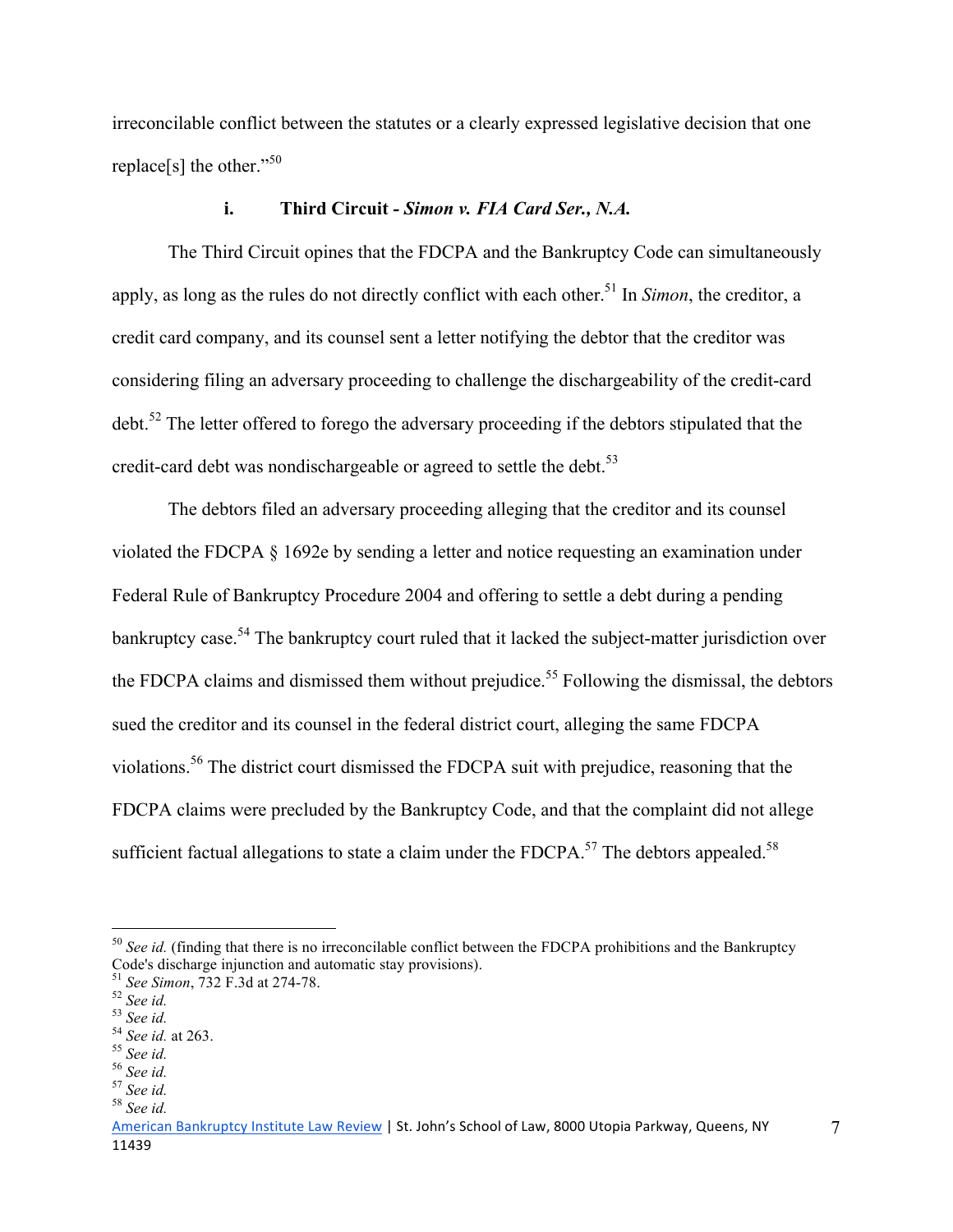The Third Circuit affirmed in part and reversed in part the district court's dismissal of the debtors' FDCPA claims because the FDCPA and the Bankruptcy Code should be simultaneously enforced, as long as the rules did not directly conflict with each other.<sup>59</sup> The Third Circuit referred to the Supreme Court's precedents recognizing a presumption against the implied repeal of one federal statute by another.<sup>60</sup> In particular, the Third Circuit noted that, "[W]hen two statutes are capable of coexistence, it is the duty of the courts, absent a clearly expressed congressional intention to the contrary, to regard each as effective."<sup>61</sup> The Third Circuit, therefore, decided to inquire as to whether the FDCPA claims raised directly conflicted with the Bankruptcy Code, or whether both could be enforced simultaneously.<sup>62</sup>

After analyzing the alleged FDCPA violations, the Third Circuit affirmed in part and reversed in part the district court's dismissal of the debtors' FDCPA claims.<sup>63</sup> The Third Circuit found that the debtors' FDCPA  $\S$  1692e(11) claim directly conflicted with the automatic stay provision of the Bankruptcy Code.<sup>64</sup> Therefore, the Third Circuit affirmed the district court's dismissal of that claim.<sup>65</sup> For the debtors' FDCPA  $\S$  1692e(5) and (13) claims, however, the Third Circuit reversed the district court's dismissal of those claims, finding that they did not conflict with the Bankruptcy Code, and remanded the remaining claims back to the district court.<sup>66</sup>

### **ii. Seventh Circuit** *- Randolph v. IMBS, Inc.*

The Seventh Circuit agrees with the Third Circuit that overlapping portions of the FDCPA and the Bankruptcy Code can be enforced simultaneously if the statutes do not directly

 $59$  See id. at 280.

<sup>&</sup>lt;sup>60</sup> See id. at 274<br>
<sup>61</sup> See id. (quoting J.E.M. Ag Supply, Inc. v. Pioneer Hi–Bred Intern., Inc., 534 U.S. 124, 143–44 (2001)).<br>
<sup>62</sup> See id.<br>
<sup>63</sup> See id. at 280.<br>
<sup>64</sup> See id.<br>
<sup>65</sup> See id.<br>
<sup>65</sup> See id.<br>
<sup>66</sup> See id.

American Bankruptcy Institute Law Review | St. John's School of Law, 8000 Utopia Parkway, Queens, NY 11439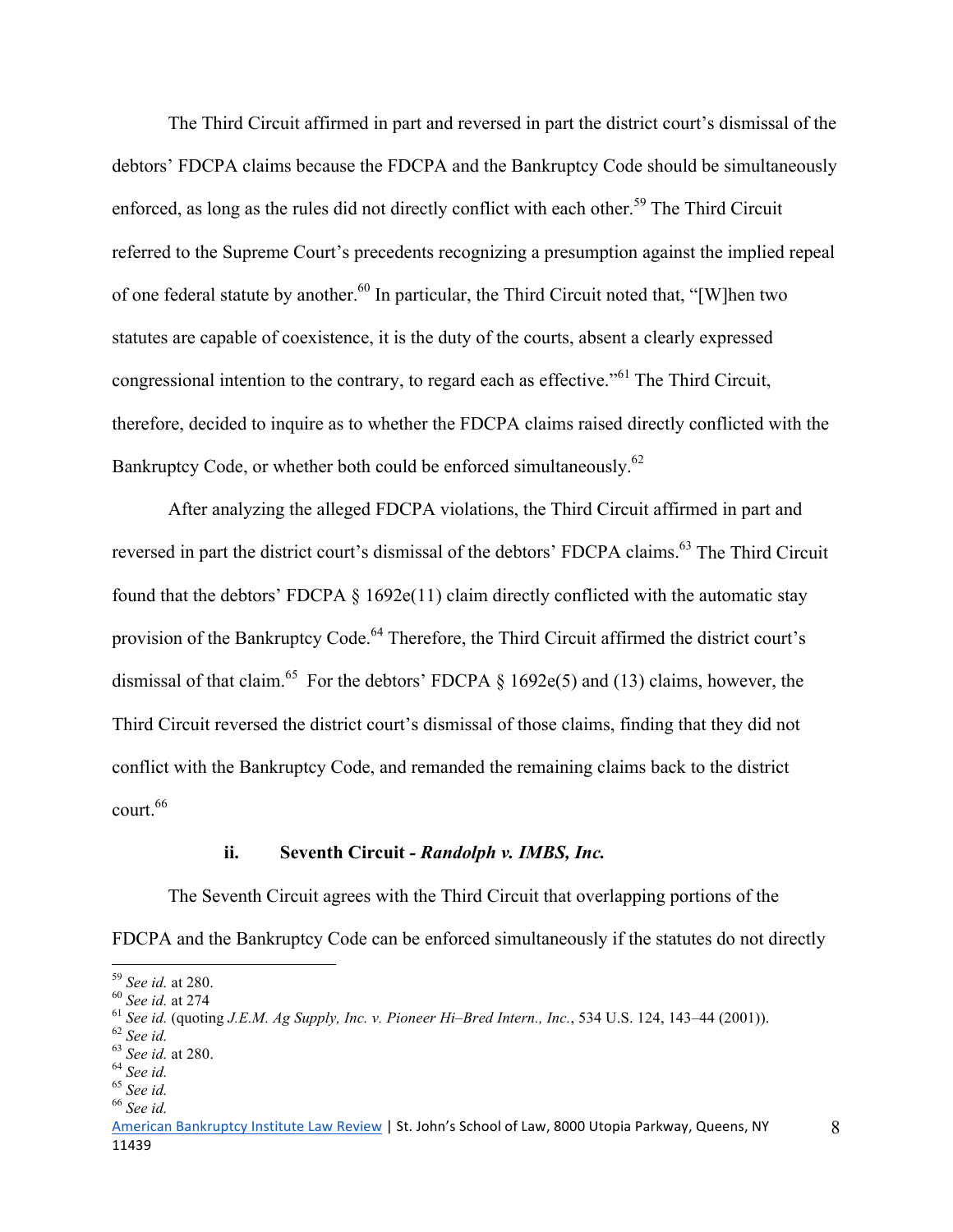conflict each other.67 The Seventh Circuit in *Randolph v. IMBS, Inc*. held that related statutes in the FDCPA and the Bankruptcy Code did not directly conflict with each other, and could be simultaneously enforced.<sup>68</sup> In *Randolph*, three debtors brought separate actions against collection agencies, alleging that agencies' negligent attempts to collect debts after debtors had filed for bankruptcy violated the FDCPA  $\S$  1692e.<sup>69</sup> Two of the actions were dismissed, and the third action was dismissed in part.<sup>70</sup> All three debtors appealed, and the appeals were consolidated.<sup>71</sup>

The Seventh Circuit held that related statutes in the FDCPA and the Bankruptcy Code did not directly conflict with each other, and could be simultaneously enforced.<sup>72</sup> Therefore, the Seventh Circuit reversed the dismissals.<sup>73</sup> Furthermore, The Seventh Circuit stated that the Bankruptcy Code does not implicitly repeal the FDCPA, and explicitly rejected the approach taken by the Ninth Circuit in *Walls*. 74

# **III. The FDCPA May Apply Even When Preemption Is Not Addressed**

Recently, in *Crawford v. LVNV Funding, LLC*,<sup>75</sup>the Eleventh Circuit held that the creditor violated the FDCPA by filing a proof of claim to collect a debt that was unenforceable because the statute of limitations had expired.76 Although the Eleventh Circuit in *Crawford* declined to answer whether the Bankruptcy Code "preempts" the FDCPA, the Eleventh Circuit joined the Third and Seventh Circuits holding that debt collectors may violate the FDCPA in bankruptcy cases.<sup>77</sup>

<sup>67</sup> See generally Randolph, 368 F.3d 726.<br><sup>68</sup> See id. at 730.<br><sup>69</sup> See id. at 726.<br><sup>70</sup> See id.<br><sup>71</sup> See id.<br><sup>72</sup> See id. at 733.<br><sup>74</sup> See id. at 733.<br><sup>74</sup> See generally Crawford, 758 F.3d 1254.<br><sup>76</sup> See generally Crawfo

<sup>&</sup>lt;sup>67</sup> See generally Randolph, 368 F.3d 726.

American Bankruptcy Institute Law Review | St. John's School of Law, 8000 Utopia Parkway, Queens, NY 11439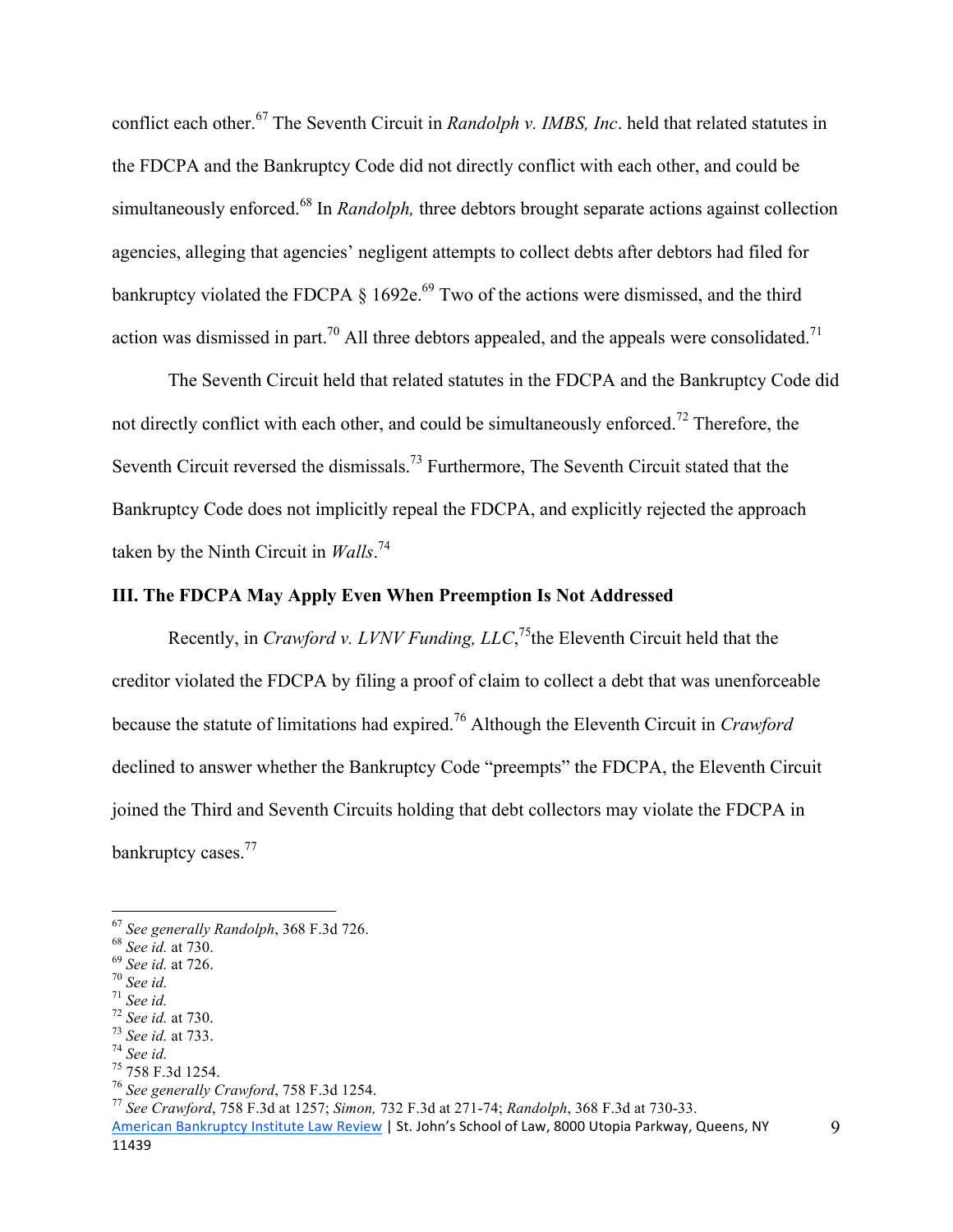In *Crawford*, a third-party creditor acquired a debt owed by the debtor from a furniture company.<sup>78</sup> Under Alabama's three-year statute of limitations, the debt became unenforceable.<sup>79</sup> After the debtor filed bankruptcy under chapter 13 of the Bankruptcy Code, the third-party creditor filed a proof of claim for the time-barred debt.<sup>80</sup> Neither the debtor nor the bankruptcy trustee objected the claim.81 Rather, the trustee distributed the pro rata portion of the claim from the plan payments to the creditor. $82$  The debtor commenced an adversary proceeding against the third-party creditor alleging that the third-party creditor filed a proof of claim for a time-barred debt in violation of the FDCPA.<sup>83</sup> The bankruptcy court dismissed the adversary proceeding in its entirety, and district court affirmed.<sup>84</sup> In affirming the bankruptcy court's dismissal, the district court found that the third-party creditor did not attempt to collect a debt from the debtor because filing a proof of claim is "merely 'a request to participate in the distribution of the bankruptcy estate under court control.<sup>"85</sup> On appeal, the Eleventh Circuit reversed, holding that the third-party creditor violated the FDCPA by filing a stale claim in the bankruptcy court.<sup>86</sup>

 Although the Eleventh Circuit ruled against the creditor based on FDCPA without discussing the preemption issue in this case, the Eleventh Circuit noted that Congress enacted the FDCPA in order "to stop 'the use of abusive, deceptive, and unfair debt collection practices by many debt collectors."<sup>87</sup> In reaching its decision, the Eleventh Circuit stated that the FDCPA regulates the conduct of debt-collectors, which is defined as any person who "regularly collects

<sup>&</sup>lt;sup>78</sup> See Crawford, 758 F.3d at 1257.

<sup>&</sup>lt;sup>79</sup> See id.<br><sup>81</sup> See id.<br><sup>81</sup> See id. at 1259.<br><sup>82</sup> See id. at 1257.<br><sup>84</sup> See id. at 1257.<br><sup>84</sup> See id.<br><sup>85</sup> See Crawford v. LVNV Funding, LLC, 2013 WL 1947616, at \*2 (M.D. Ala. 2013) (quoting In re McMillen, 440 B.R. 907, 912 (Bkrtcy.N.D.Ga.2010)).<br><sup>86</sup> See Crawford, 758 F.3d at 1257.

<sup>&</sup>lt;sup>87</sup> See id. (quoting 15 U.S.C. § 1692(a)).

American Bankruptcy Institute Law Review | St. John's School of Law, 8000 Utopia Parkway, Queens, NY 11439 10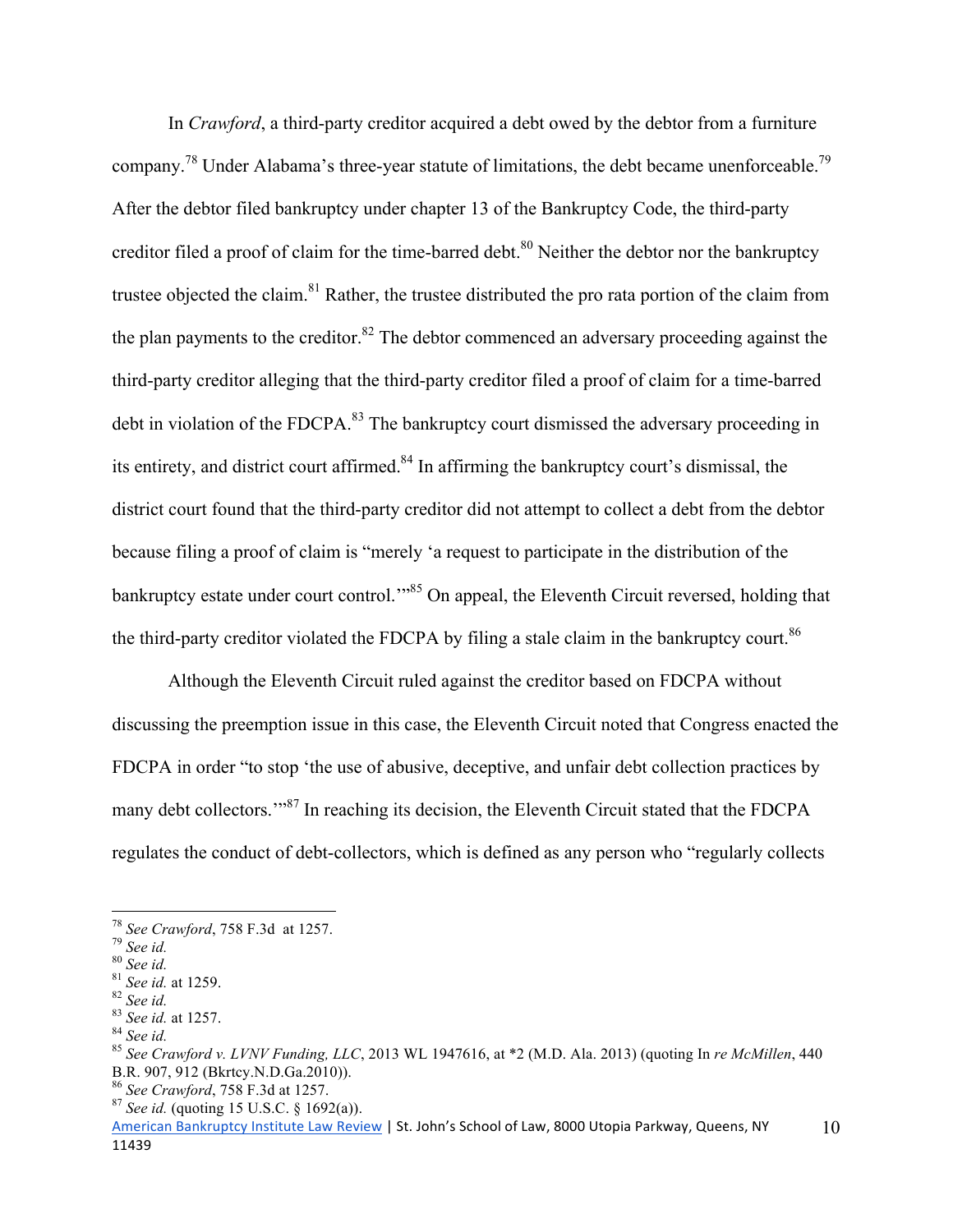... debts owed or due or asserted to be owed or due another."<sup>88</sup> The creditor did not dispute that it was a debt collector and thus subject to the FDCPA.<sup>89</sup>

 The Eleventh Circuit referred to the Section 1962(e) of the FDCPA, which "provides that '[a] debt collector may not use any false, deceptive or misleading representation or means in connection with the collection of any debt.'"90 Because Congress did not provide a definition for the terms "unfair" or "unconscionable," the Eleventh Circuit adopted a "least-sophisticated consumer" standard to determine whether the creditor had violated FDCPA.<sup>91</sup>

 In *Crawford*, the creditor filed a time-barred proof of claim because "[a]bsent an objection from either the Chapter 13 debtor or the trustee, the time-barred claim is automatically allowed against the debtor pursuant to 11 U.S.C.  $\S$  502(a)-(b) and Bankruptcy Rule 3001(f).<sup>"92</sup> Indeed, in *Crawford*, neither the trustee nor the debtor objected to the claim in the bankruptcy case, and the trustee disbursed the money to the creditor.<sup>93</sup> The Eleventh Circuit reasoned that a debt collector's filing of a time-barred proof of claim, similar to the filing of a stale lawsuit, creates the misleading impression to the debtor that the debt collector can legally enforce the debt.<sup>94</sup> Therefore, the Eleventh Circuit found that under the "least-sophisticated consumer" standard, the creditor's filing of a time-barred claim in debtor's bankruptcy Chapter 13 case was "unfair," "unconscionable," "deceptive," and "misleading" within the broad scope of the FDCPA.95

### **IV. Implications**

 $\overline{a}$ 

<sup>&</sup>lt;sup>88</sup> *See Crawford*, 758 F.3d at 1258; *see also* 15 U.S.C. § 1692(a)(6).<br><sup>89</sup> *See Crawford*, 758 F.3d at 1258.<br><sup>90</sup> *See id.* (quoting 15 U.S.C. § 1692e).<br><sup>91</sup> *See id.*<br><sup>92</sup> *See id.* at 1259.<br><sup>93</sup> *See id.* at 1261.<br><sup></sup>

American Bankruptcy Institute Law Review | St. John's School of Law, 8000 Utopia Parkway, Queens, NY 11439 11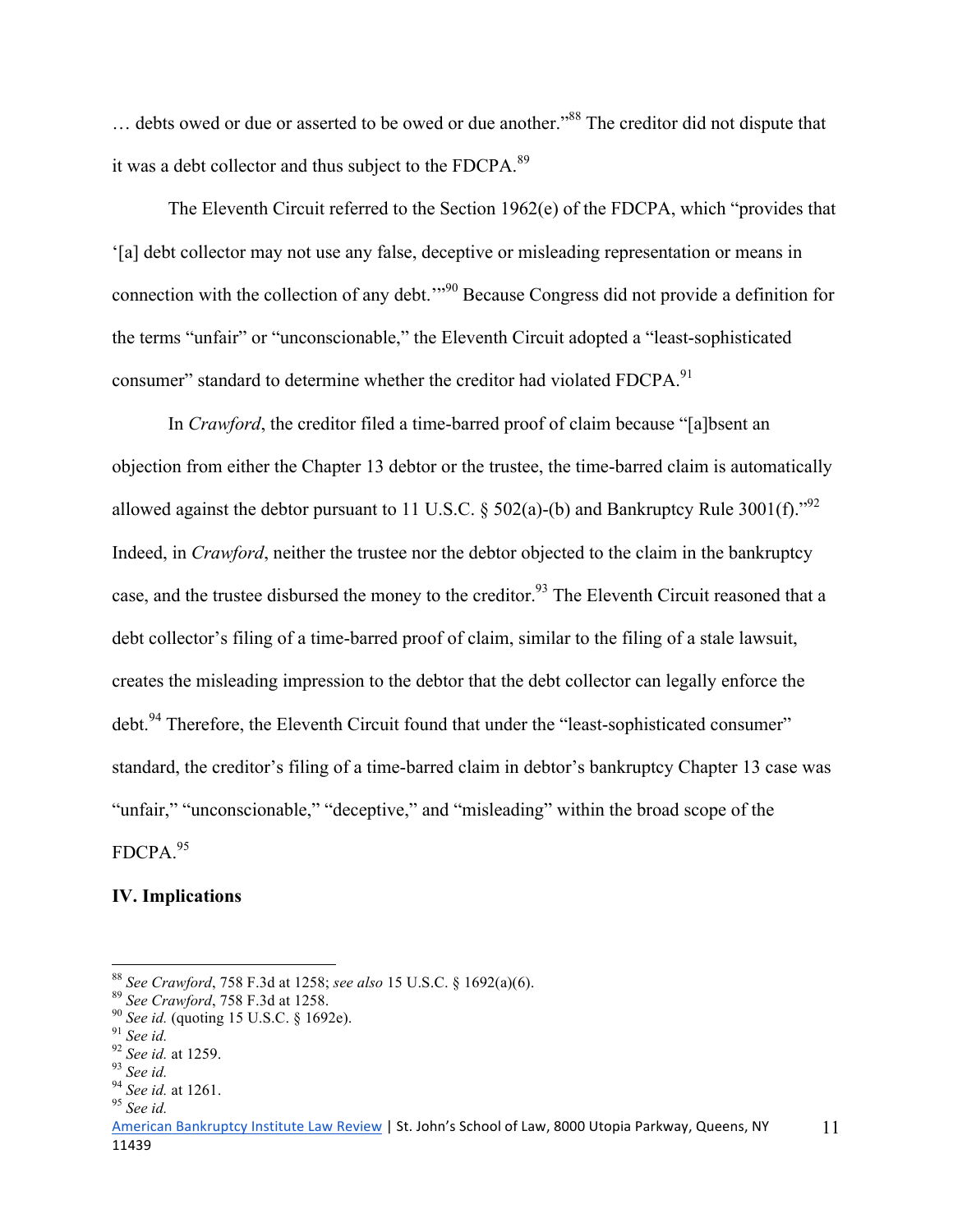Congress provided consumer debtors with a private right of action, rendering "debt collectors who violate the [FDCPA] liable for actual damages, statutory damages up to \$1,000, and reasonable attorney's fees and costs."<sup>96</sup> Because Congress provides that debtors are entitled to reasonable attorney's fees and debtors who are subject to debt collectors violating the FDCPA does not have to incur the cost of bringing a FDCPA claim, and should be able to find an attorney to represent the FDCPA claims. Compared to the FDCPA, the Bankruptcy Code does not expressly provide attorney's fees for debtors who object to debt collectors violating the Bankruptcy Code.

 In the Third and Seventh circuits, bankruptcy courts will enforce both the Bankruptcy Code and the FDCPA unless direct conflict between the two exists. This gives the debtors the opportunity to object to debt collectors without worrying about attorney's fees. For example, if a debt collector's actions violate the automatic stay provisions of the Bankruptcy Code and abusive collecting practices of the FDCPA, the debtor has the opportunity to object to the debt collector under the FDCPA and have attorney's fees covered.

 Even in the Eleventh Circuit, where the court refused to address the preemption issue, creditors should be especially careful to not file any time-barred proof of claims in jurisdictions that allow FDCPA claims. Moreover, if the debtor files a bankruptcy case in a jurisdiction where FDCPA claims are allowed, he should review every proof of claim filed in his estate. If a creditor files a time-barred claim, the debtor should object to the claim. Furthermore, the debtor should file an action against the creditor under the FDCPA. Even if the debtor or the trustee failed to object to the time-barred claim and paid off the stale debt, as was the case in *Crawford*, the debtor should be able to recover under the FDCPA.

 $\overline{a}$ 

<sup>96</sup> *See Crawford*, 758 F.3d at 1258; 15 U.S.C. § 1692k.

American Bankruptcy Institute Law Review | St. John's School of Law, 8000 Utopia Parkway, Queens, NY 11439 12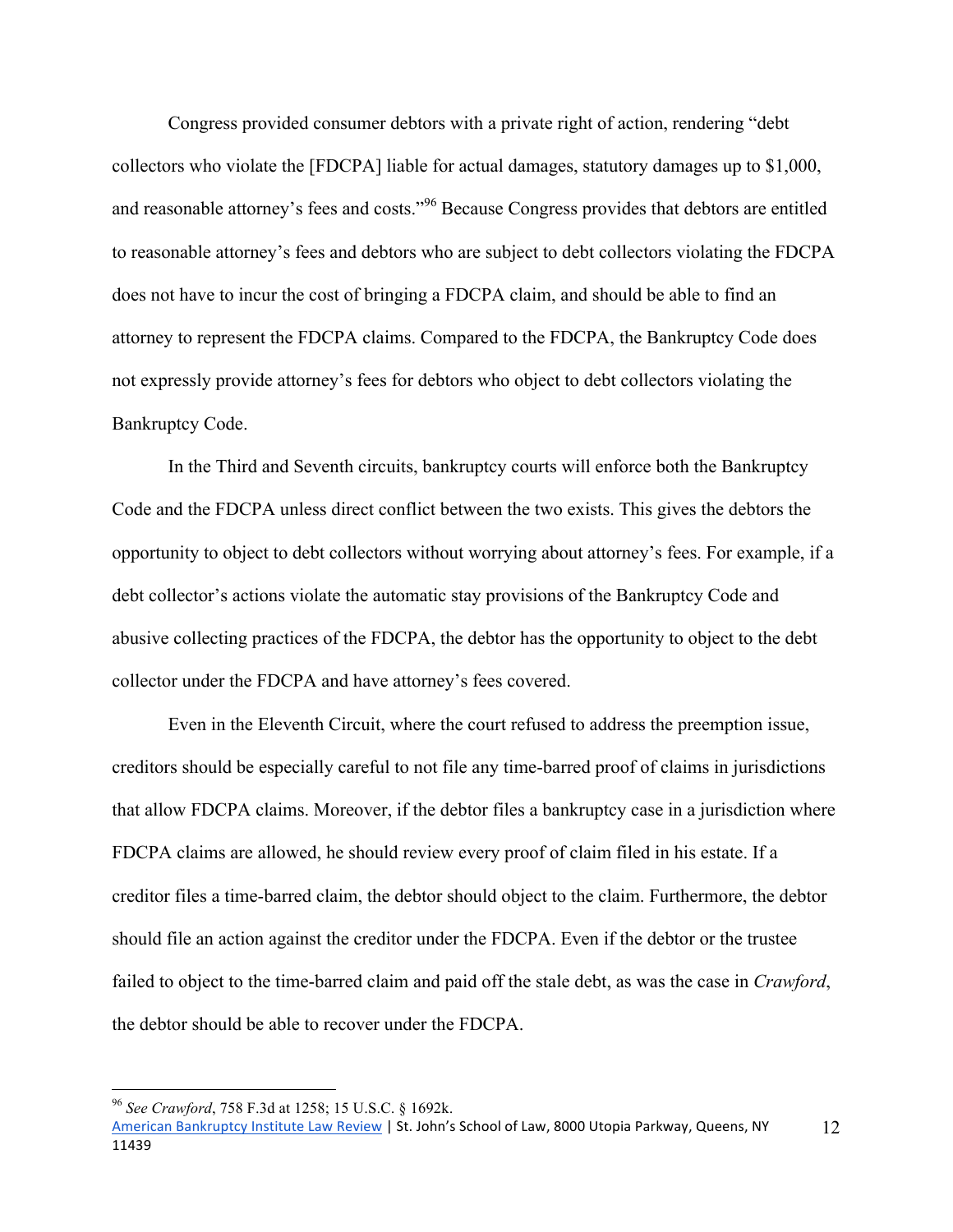Alternatively, if the debtor files a bankruptcy case in a jurisdiction where FDCPA claims are unavailable, the debtor should review filed proof of claims and object to any stale claims despite the unavailability of statutory damages and attorney's fees. Whether or not FDCPA claims are available in a jurisdiction, debtors should be vigilant since creditors may continue to file stale proof of claims because the debt they are able to recover may be more than the damages they pay out in violation of the FDCPA.

## **V. Conclusion**

 Conflicts arise as to whether which law, the FDCPA or the Bankruptcy Code, applies when debt collectors use abusive debt collection practices while seeking to recover from a debtor in a bankruptcy case. Circuit courts are split as to whether the Bankruptcy Code displaces the FDCPA in the bankruptcy context. The Second and Ninth Circuits held that the Bankruptcy Code preempts the FDCPA in the bankruptcy context.<sup>97</sup> The reasoning behind this view is that the FDCPA is not needed to protect debtors who are already under the protection of the bankruptcy court, and there is no need to supplement the remedies afforded by bankruptcy itself. 98

 Contrary to the Second and Ninth Circuits, the Third and Seventh Circuits held that the Bankruptcy Code does not preempt the FDCPA in bankruptcy cases.<sup>99</sup> These circuits reason that one federal statute does not preempt another when they address same subject in different ways.<sup>100</sup> Although the Eleventh Circuit in *Crawford* declined to answer whether the Bankruptcy

<sup>&</sup>lt;sup>97</sup> See Simmons, 622 F.3d at 96; Walls, 276 F.3d at 510.

<sup>&</sup>lt;sup>98</sup> See Simmons, 622 F.3d at 96; *Walls*, 276 F.3d at 510.<br><sup>99</sup> See Simon, 732 F.3d at 271-74; *Randolph*, 368 F.3d at 730-33.<br><sup>100</sup> See Simon, 732 F.3d at 271-74; *Randolph*, 368 F.3d at 730-33.

American Bankruptcy Institute Law Review | St. John's School of Law, 8000 Utopia Parkway, Queens, NY 11439 13